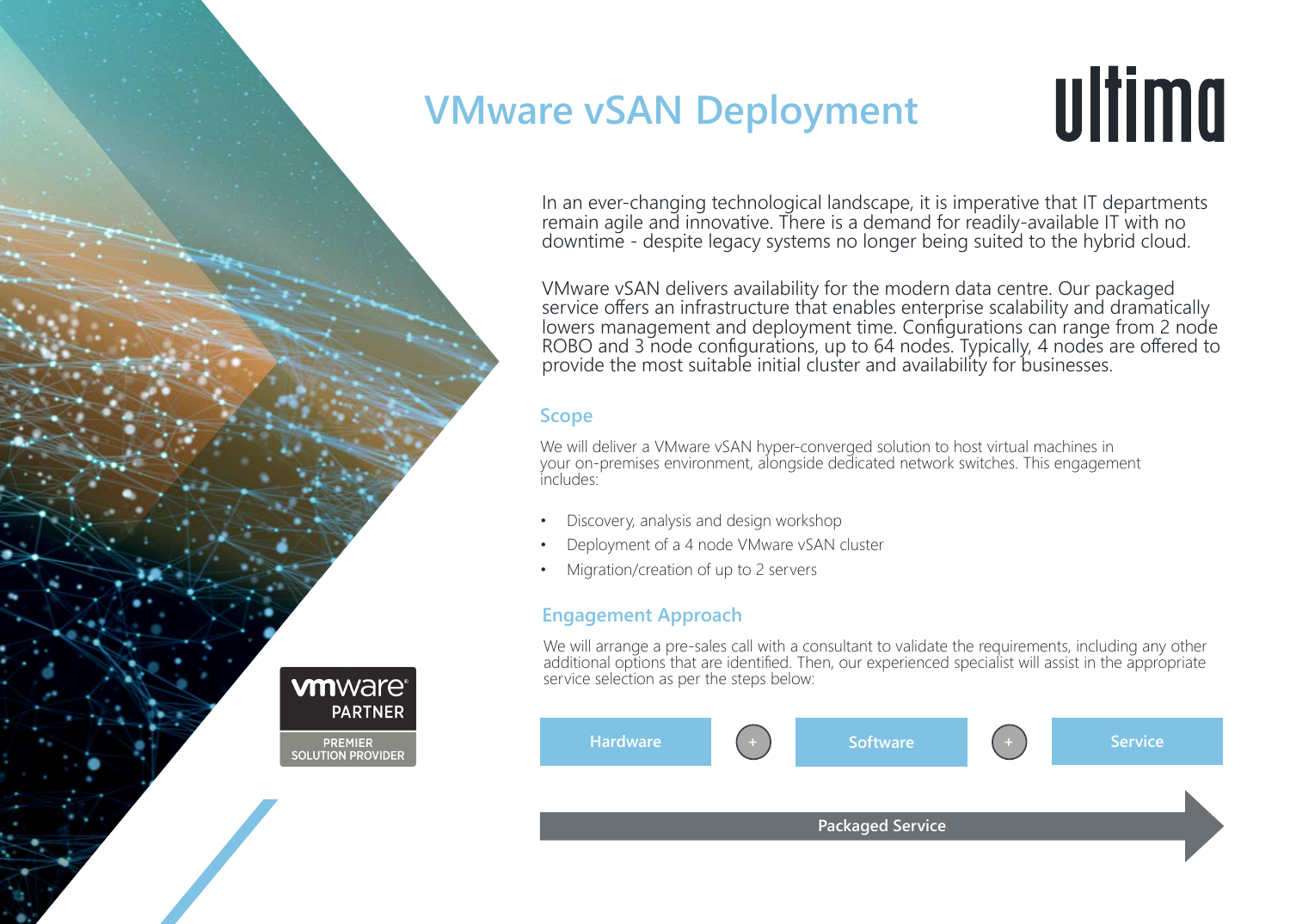



#### **Stage 1 - Design & Planning**

Our technologist will analyse the current workloads and carry out a design workshop to discuss configuration options for the new infrastructure. Information such as IP addresses, hostnames, service accounts, network configuration, storage profiles and hypervisor configuration will be identified and recorded.

### **Stage 2 - Build & Deploy**

At this stage, the vSAN cluster will be connected into the new dedicated network switching and built with the VMware ESXi operating system and vSAN enabled. The vSAN cluster will be configured and up to 2 servers migrated or created in the new cluster.

### **Stage 3 - Service Introduction**

The final stage ensures the agreed design and configuration document is completed, and the vSAN solution handed over to your team to manage going forward.